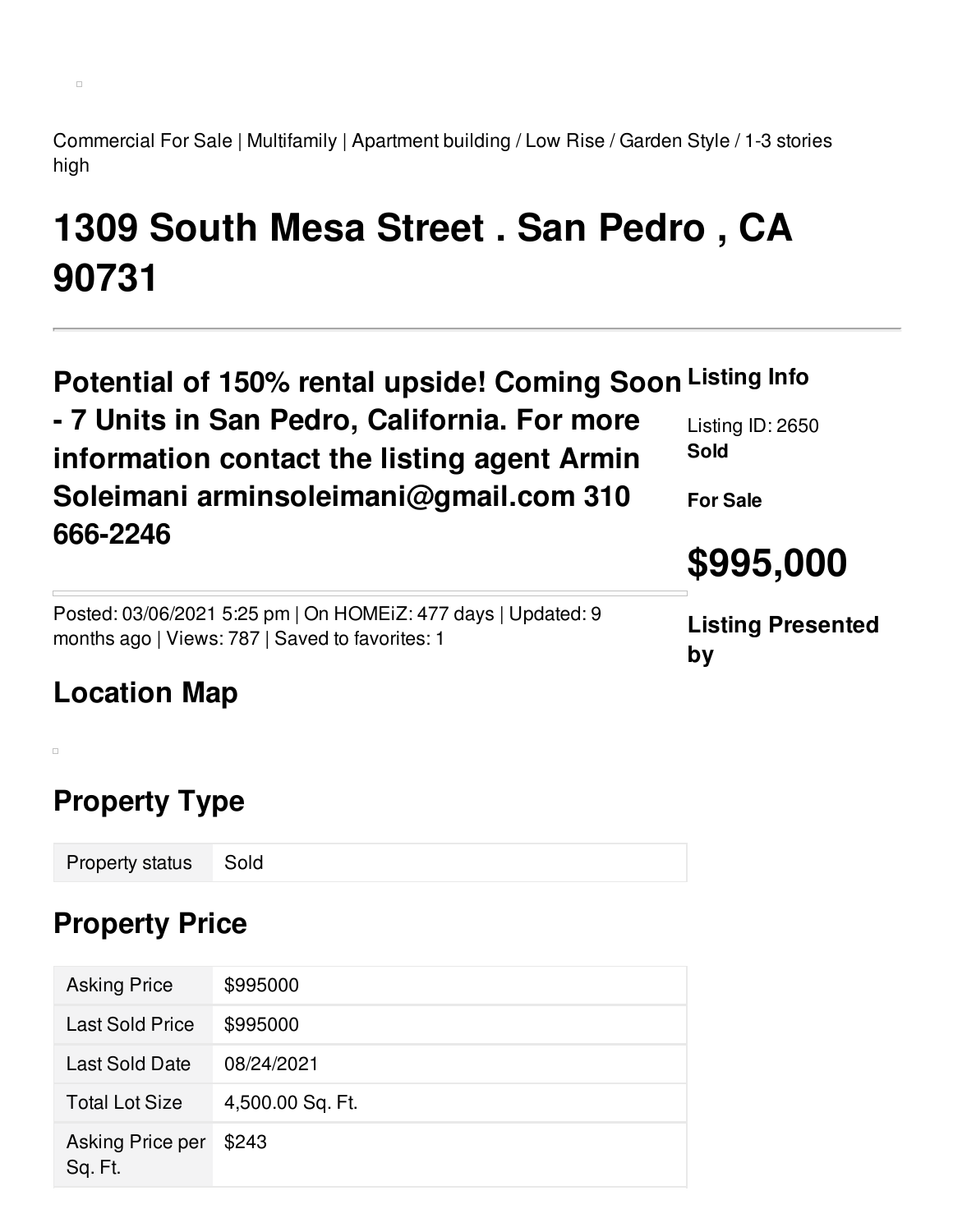| Cap Rate %                                              | 3.12%   |
|---------------------------------------------------------|---------|
| <b>Gross Annual</b><br>Income                           | \$0     |
| <b>Net Operating</b><br>Income                          | \$31044 |
| <b>Gross Rent</b><br><b>Multiplier</b>                  | 17.71   |
| <b>Annual Property</b><br>Tax Rate for this<br>property | 1.25%   |
| Property tax<br>total amount                            | \$12438 |

## **Property Location & Description**

| Listing Headline        | Potential of 150% rental upside! Coming Soon - 7<br>Units in San Pedro, California. For more information<br>contact the listing agent Armin Soleimani<br>arminsoleimani@gmail.com 310 666-2246                                                                                                                                    |
|-------------------------|-----------------------------------------------------------------------------------------------------------------------------------------------------------------------------------------------------------------------------------------------------------------------------------------------------------------------------------|
| Rent control            | <b>Rent Control</b>                                                                                                                                                                                                                                                                                                               |
| Property<br>Description | The subject property was built in 1912 and consists of<br>4,102 SF of living space situated on a 4,500 SF lot.<br>The said offering features a unit mix consisting of (2)<br>2-bed/1-bath and (5) studio units. With over 100% in<br>upside rent potential, this property is an ideal value-<br>add opportunity for any investor. |
| Location<br>Description | The property is located within walking distance to the<br>Main Channel Waterfront, S Pacific Ave Retail &<br>Dining, and 22nd Street Park.                                                                                                                                                                                        |
| No. of Units            | 7                                                                                                                                                                                                                                                                                                                                 |
| Price per Unit          | \$142143                                                                                                                                                                                                                                                                                                                          |
|                         |                                                                                                                                                                                                                                                                                                                                   |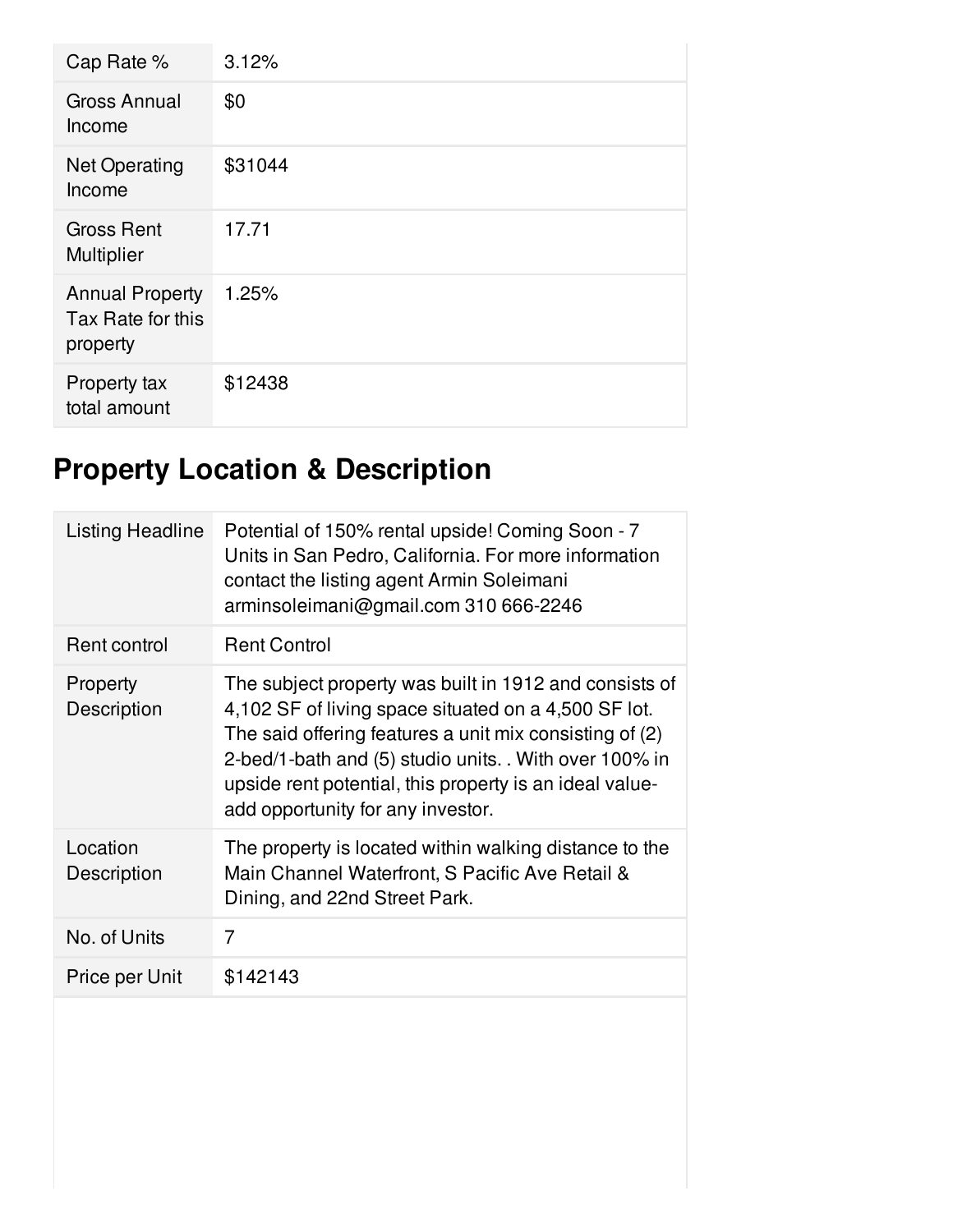| Units Mix<br>No.<br>Description<br>No. Units<br>Sq. Ft.<br>Avg. Mo. Rent<br>1.<br>0+1 (Studio)<br>$\overline{4}$ |                                      |
|------------------------------------------------------------------------------------------------------------------|--------------------------------------|
| \$561<br>2.<br>$2 + 1$<br>$\overline{2}$                                                                         |                                      |
| \$817<br>3.<br>$1 + 1$<br>1                                                                                      |                                      |
| \$806<br>4.                                                                                                      |                                      |
| 5.                                                                                                               |                                      |
| APN / Parcel ID                                                                                                  | 745-6015-028                         |
| Zoning                                                                                                           | LARD1.5                              |
| Occupancy %                                                                                                      | 100%                                 |
| No. Stories                                                                                                      | $\overline{2}$                       |
| <b>Year Built</b>                                                                                                | 1912                                 |
| <b>Overall Property</b><br>Condition                                                                             | Good                                 |
| Highlights                                                                                                       | Priced at just over \$140k per door. |
|                                                                                                                  | Priced at \$240 per square foot      |
|                                                                                                                  | Potential of 150% rental upside      |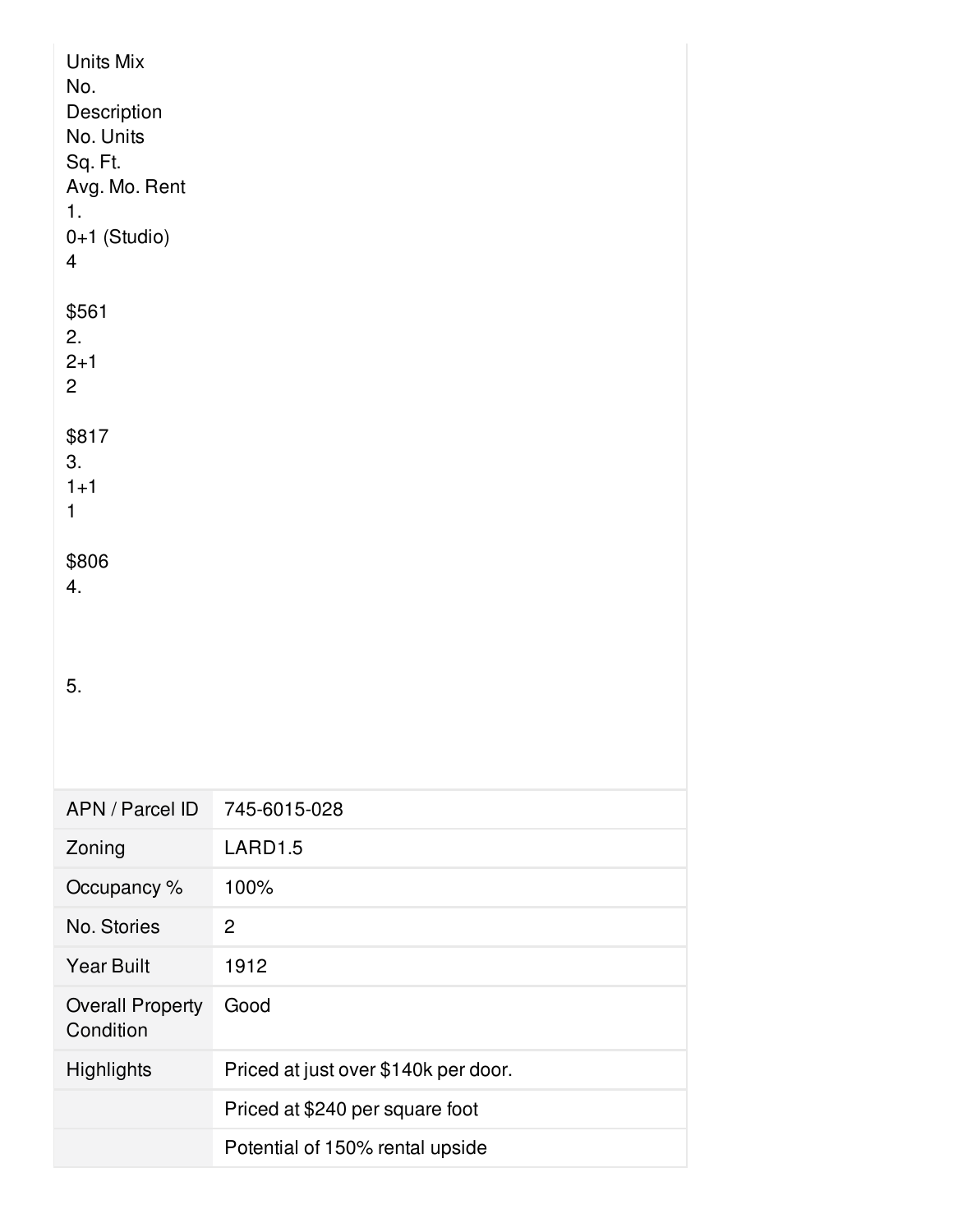## **Property Information**

#### **Sewer**

| Type of Sewer Sewer System (Public) |
|-------------------------------------|
|                                     |

#### **Parking**

| Parking type             | On-street<br><b>Assigned Parking</b> |
|--------------------------|--------------------------------------|
| # of Covered<br>Parkings | 10                                   |

#### **Investment Overview**

## **Energy Efficiency**

| <b>Energy Star</b><br>Certified                  | <b>No</b>      |
|--------------------------------------------------|----------------|
| How old is you<br>cooling and<br>heating system? | No Data        |
| <b>Efficiency rating</b>                         | N/A            |
| R-value                                          | N/A            |
| Windows single-<br>pane?                         | N <sub>o</sub> |
| Natural daylight                                 | N <sub>o</sub> |
| Appliances<br>energy efficient                   | <b>No</b>      |
| Roof                                             | No             |

## **Neighborhood lifestyle**

Lifestyle Urban Core

## **More information**